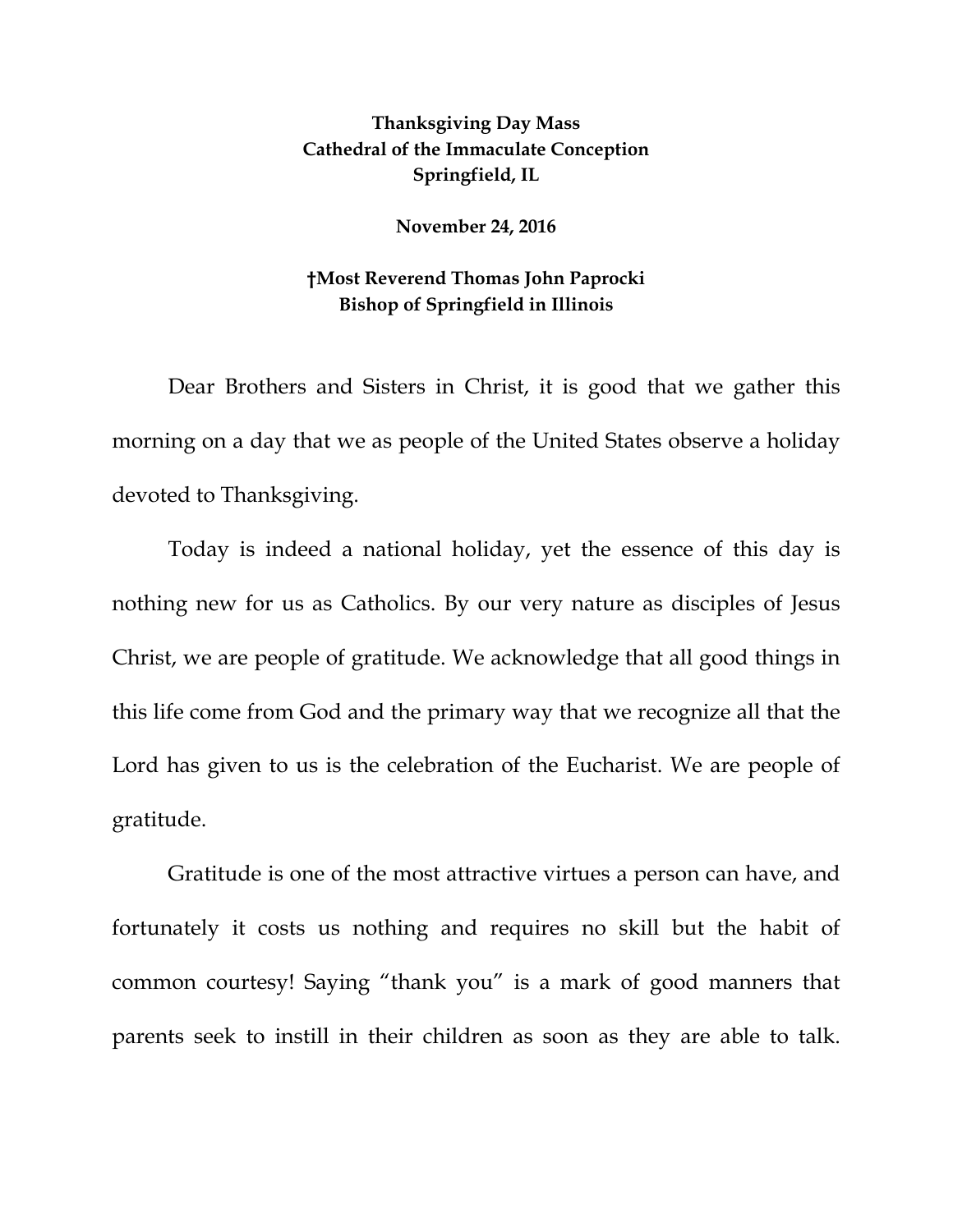Today's national holiday of giving thanks parallels our Christian faith in reminding all of us—not only children—to say thank you to God.

It is fitting that our Gospel passage today features an act of gratitude. The Samaritan man returns to the Lord to thank Him for the healing of his leprosy. The Lord is surprised and even disappointed to discover that only one has come back in gratitude. The Lord's reaction tells us that when we receive a blessing from the Lord, gratitude is an expectation. The Lord goes on to tell the Samaritan that his faith has saved him. Gratitude was a part of the faith that saved him. Gratitude, then, has a saving power. It saves us from the feeling of self-sufficiency that can lead us away from our dependence on the Lord. It saves us from the feeling of entitlement that makes us averse to serving others.

Gratitude does indeed have a saving power and it is a virtue that, when put into practice, will lead to greater holiness. St. Paul knew this to be true. St. Paul often begins his letters with an expression of gratitude as he does in his letter to the Corinthians from our second reading today. He writes, "I give thanks to God always for the grace bestowed in Christ Jesus."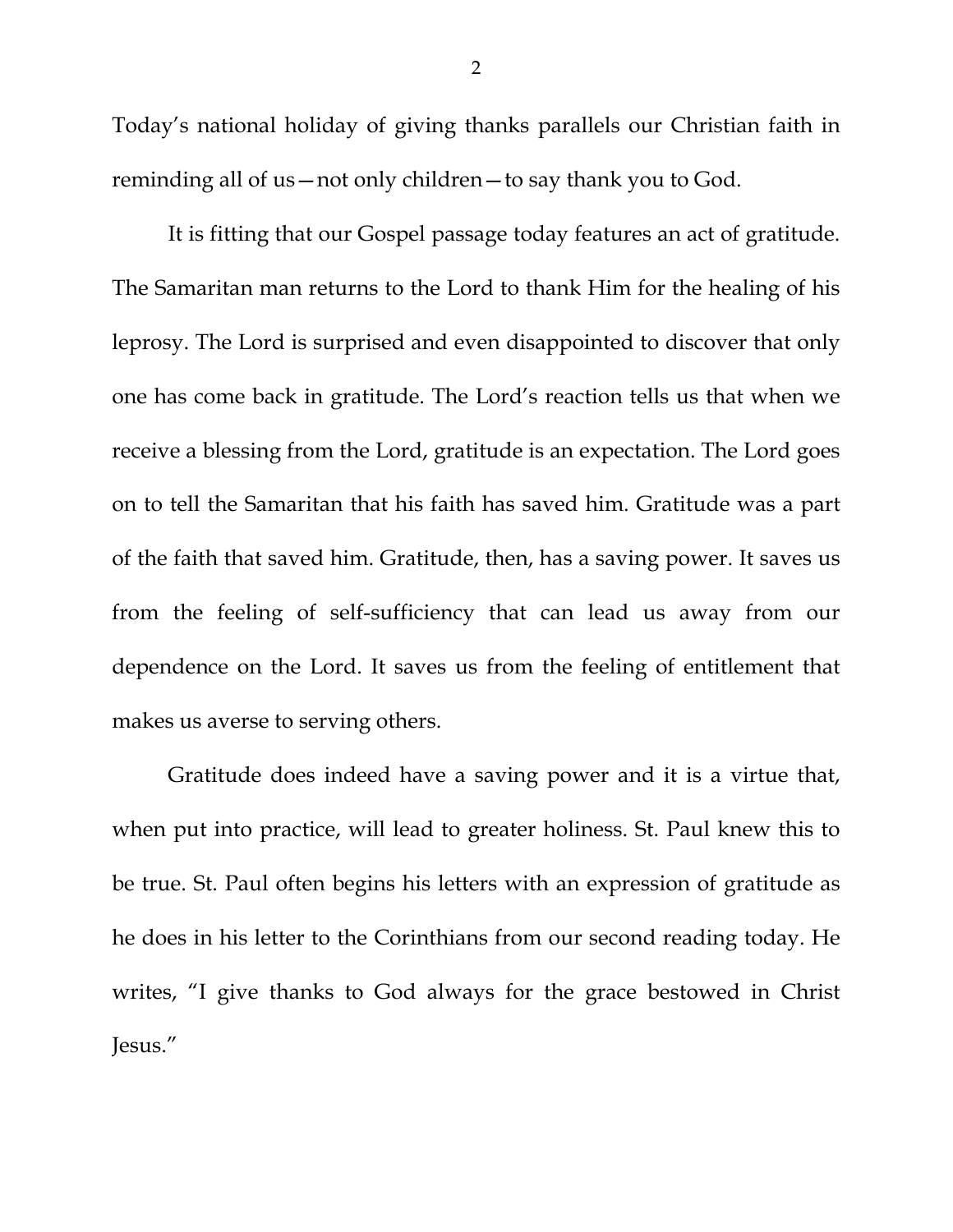As children, we were taught to say thank you even when we received something we did not necessarily want. That is still the case even for adults. At different times in our life we will be given our share of illness, tragedy and grief. St. Paul says we should give thanks for whatever we receive.

St. Paul provides us an exceptional example of someone who lived the virtue of gratitude in all circumstances. Whether in good times or in bad, St. Paul gave thanks to Lord. And St. Paul was no stranger to the experience of hardship. He was often thrown into prison, beaten, nearly stoned to death, shipwrecked, and he was regularly persecuted for his preaching. Given all his experiences while still giving thanks to God, how can we fail to show gratitude to the Lord?

As citizens of this nation, yet first and foremost as Catholics, we express our gratitude for all that the Lord has done for us. And we pray for the grace to give back in some way for all that we have received. We seek to give of ourselves as a more profound expression of gratitude, just as Christ gives to us the gift of his very self.

3